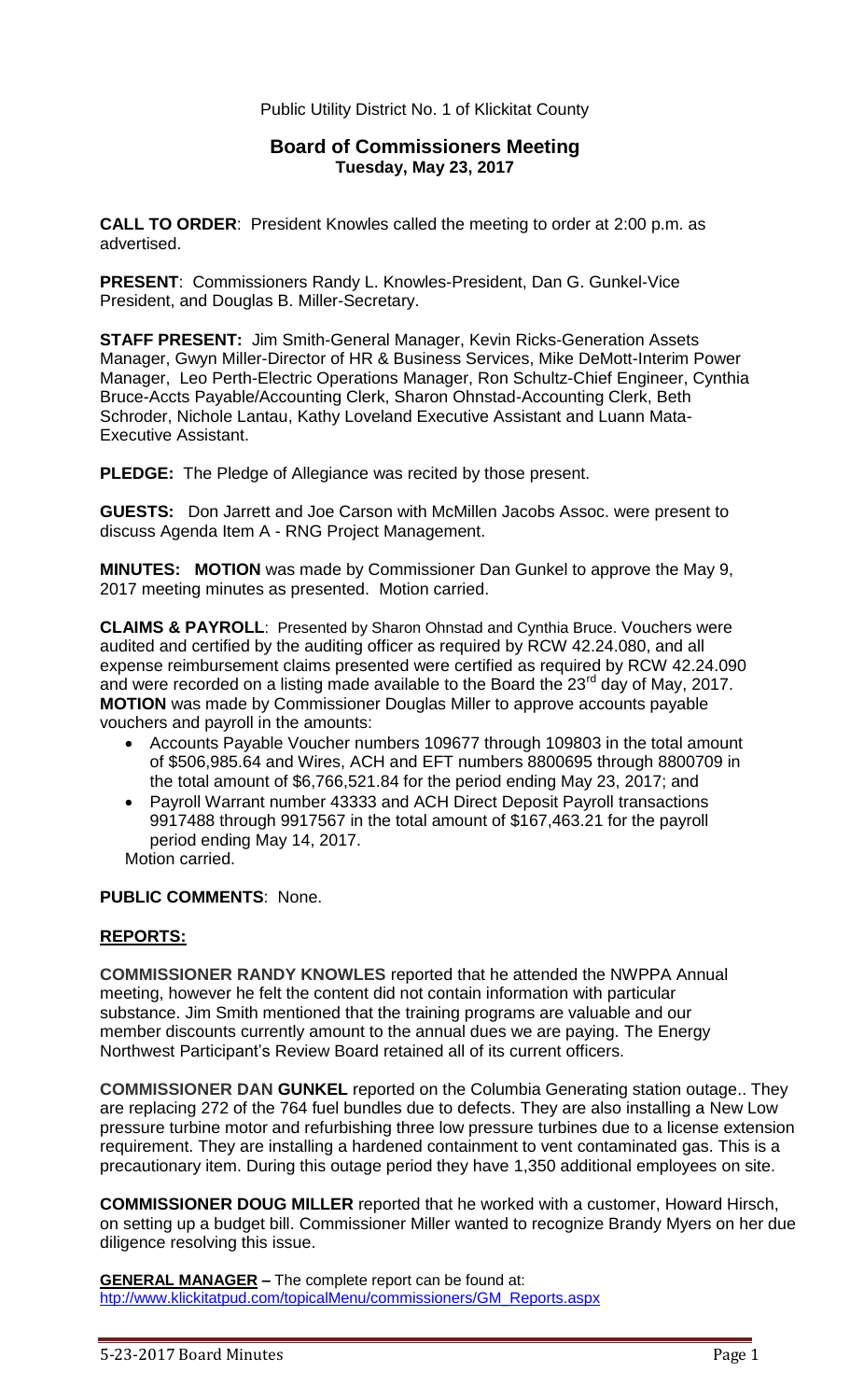In addition to the written report, Mr. Smith presented the following information:

- A proposal in the Trump Administration's budget included potentially privatizing the BPA transmission system. This is not the first time privatizing the Federal Power Marketing Administrations, like BPA, has been proposed. The Public Power Council (PPC) has already joined the region in opposing this move, which would only transfer control of our regions electric grid to the private sector.
- It is pretty clear that BPA will be raising rates this October first( $1<sup>st</sup>$ ) in excess of the 3% as expected. Low revenues from surplus power sales is the largest driving factor. I think it is safe to assume these revenues will not recover in the short term, although BPA is actively engaging in efforts to change the power products they supply to increase the value of their surplus power.
- John Day Pool Pumped Storage Project Jim informed the Board that National Grid will be discussing the work they have completed with respect to the Memorandum of Understanding we have in place. Joining this conversation next week will be Erik Steimlie of Rye Energy, who may partner with National Grid if we move forward together in some manner. Commissioner Gunkel is supportive of getting the project here and assisting with facilitating a project.
- Renewable Natural Gas (RNG) There has been some media discussions regarding this project. Kathy put together the general information and Jim wrote a Ruralite back page article. The information is also available on our website. Commissioner Gunkel wanted to know what the feedback has been from the media. Jim's overview is that their conversations seemed positive and have been a fair representation of the projects costs, risks and benefits.

**ACCOUNTING** – \_Beth Schroder and Nichole Lantau presented the April Financials. It was noted that revenues came in about \$1.5 million higher than budgeted so far this year, while operating costs are about \$650,000 lower. Jim introduced a discussion on eliminating the Land Fill Gas Sinking fund going forward. By moving forward with the Renewable Natural Gas project, we will not be spending \$5 million to rebuild the combustion turbine electric generator engines. If we do rebuild the units in the future, it will be a separate business case that should address any expenditures. Given this, if we release the sinking fund, these funds could be used rather than borrowing as was planned in 2017. After discussion, the Board asked that staff bring back a proposal at a future Board meeting for their consideration. Commissioner Miller extended his appreciation of the work accounting does to bring reports that have such detail. The reports were accepted as presented.

**OPERATIONS** – Ron Schultz presented the April report on behalf of Leo Perth. Details related to the Transmission outage effecting Darland and Klickitat were discussed. Tree trimming and pole test and treat contractors will be starting in the next month. Transmission inspections have been completed on our 230kV lines. There were some issues found that require corrections and those corrections are currently being planned. The reports were accepted as presented.

**WATER/WASTEWATER** – Sharon Blodgett presented the April monthly water and wastewater updates. A specific discussion ensued on the Ponderosa Water System water use efficiency as the system has had significant leakage issues. The system is looking better this year with the replacement and addition of values to help isolate portions of the system for testing. It is projected that next years' efficiency rates will be even better. The reports were accepted as presented.

**ENGINEERING** – Ron Schultz presented the April monthly Engineering construction statistics and project updates. Klickitat Ball field water system improvement work began May 23, 2017. Bingen Substation is scheduled to have construction completed within five to six weeks. The reports were accepted as presented.

# **AGENDA ITEMS**

### **AGENDA ITEMS** *(see Manager's Report for further details*)

A. RNG PROJECT MANAGEMENT**:** Joe Carson, Don Jarrett, Mike DeMott, and Kevin Ricks presented and discussed the project schedule and budget projections. Due to critical path equipment that have substantial lead times they requested that the board authorize Jim Smith to allow approval of payments for these first initial contracts as they are received. **MOTION** was made by Commissioner Dan Gunkel to authorize the General Manager to execute the contracts and approve initial payments to the vendors specified in Resolution No. 1738. Future payments will be run through our normal invoicing and approval process. Motion carried.